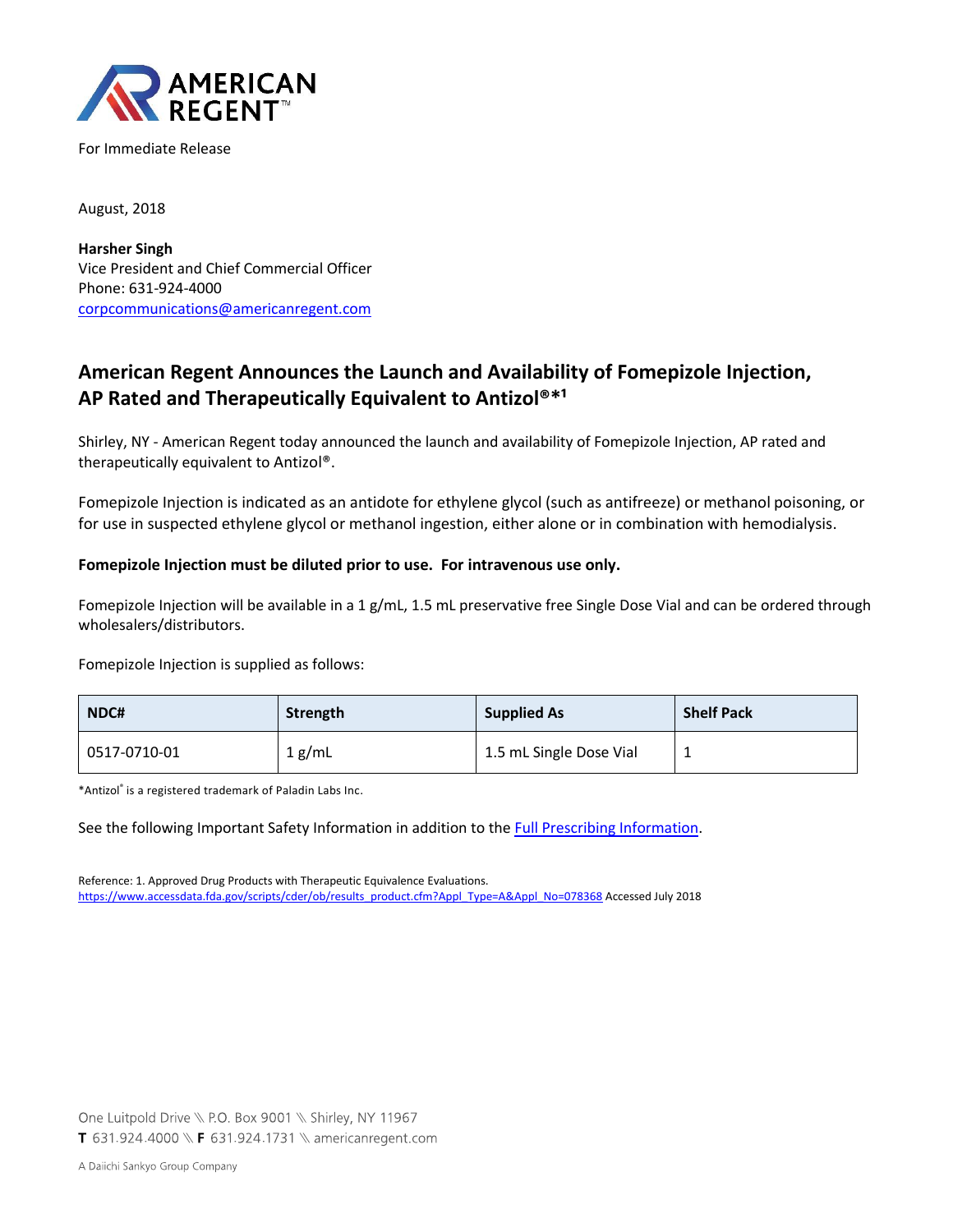# **Fomepizole Injection**



# **Caution: Must be diluted prior to use. For intravenous use only.**

#### **INDICATIONS AND USAGE**

Fomepizole Injection is indicated as an antidote for ethylene glycol (such as antifreeze) or methanol poisoning, or for use in suspected ethylene glycol or methanol ingestion, either alone or in combination with hemodialysis.

#### **IMPORTANT SAFETY INFORMATION**

#### **CONTRAINDICATIONS**

Fomepizole Injection should not be administered to patients with a documented serious hypersensitivity reaction to Fomepizole Injection or other pyrazoles.

#### **PRECAUTIONS**

#### **General: Fomepizole Injection should not be given undiluted or by bolus injection.**

Minor allergic reactions have been reported. Patients should be monitored for signs of allergic reactions.

**Laboratory Tests:** Monitor patient throughout the treatment.

**Pregnancy:** Pregnancy Category C: Fomepizole should be given to pregnant women only if clearly needed.

**Nursing Mothers:** Caution should be exercised when fomepizole is administered to a nursing woman.

**Pediatric and Geriatric Use:** Safety and effectiveness have not been established.

#### **ADVERSE REACTIONS**

The most frequent adverse events reported as drug-related or unknown relationship to study drug who received Fomepizole Injection were headache (14%), nausea (11%), and dizziness, increased drowsiness, and bad taste/metallic taste (6% each). All other adverse events in this population were reported in approximately 3% or fewer of those receiving fomepizole and were as follows:

*Body as a Whole*: Abdominal pain, fever, multiorgan system failure, pain during fomepizole injection, inflammation at injection site, lumbalgia/backache, hangover

*Cardiovascular*: Sinus bradycardia/bradycardia, phlebosclerosis, tachycardia, phlebitis, shock, hypotension

*Gastrointestinal*: Vomiting, diarrhea, dyspepsia, heartburn, decreased appetite, transient transaminitis

*Hemic/Lymphatic*: Eosinophilia/hypereosinophilia, lymphangitis, disseminated intravascular coagulation, anemia

*Nervous*: Lightheadedness, seizure, agitation, feeling drunk, facial flush, vertigo, nystagmus, anxiety, "felt strange", decreased environmental awareness

*Respiratory*: Hiccups, pharyngitis

*Skin/Appendages*: Application site reaction, rash

*Special Senses*: Abnormal smell, speech/visual disturbances, transient blurred vision, roar in ear

*Urogenital*: Anuria

# **USE IN SPECIAL POPULATIONS**

Fomepizole Injection has not been studied sufficiently to determine whether the pharmacokinetics differ for geriatric and pediatric populations and between genders.

**Renal Insufficiency:** The metabolites of fomepizole are excreted renally. Definitive pharmacokinetic studies have not been done to assess pharmacokinetics in patients with renal impairment.